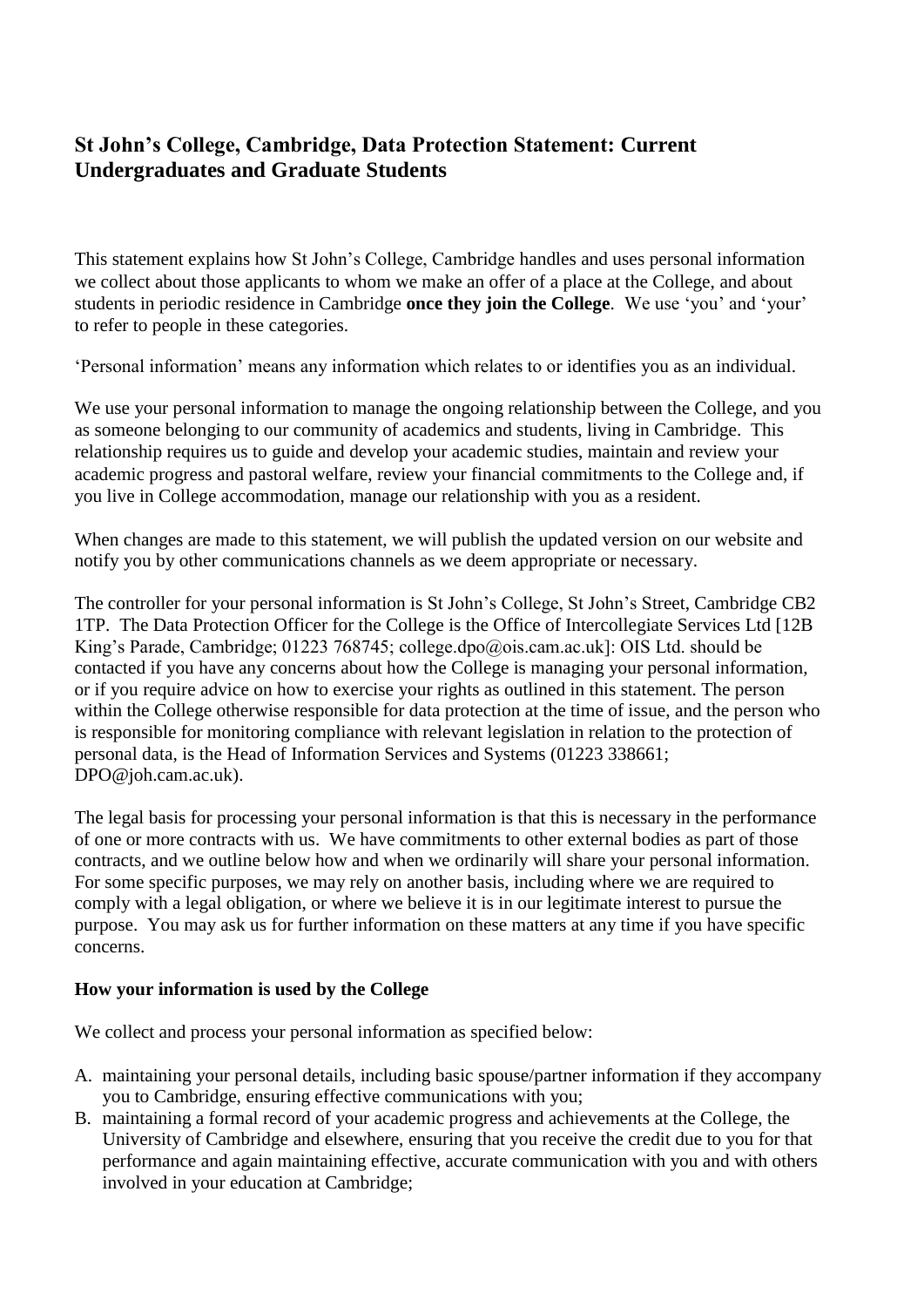- C. maintaining a formal record of your other engagements with and achievements at the College, the University of Cambridge and elsewhere, ensuring that we can communicate your successes and individual distinctions to prospective employers and to others involved in your Cambridge career;
- D. maintaining a record, where appropriate, of any particular personal needs you require to participate fully in College and University life, including any support needs that are, or have been, provided by the College or the University during your course of studies, as well as information about your general health and wellbeing;
- E. maintaining financial records relating to your studies, your accommodation, your funding and other financial support arrangements, enabling us to perform contracts efficiently and to assist you if requested in the management of your finances while a student;
- F. provision of references to third parties;
- G. maintaining a record of your behaviour, in particular where concerns or complaints have been raised about you;
- H. maintaining a record of any complaints you make to the College and their outcomes;
- I. maintaining data to enable the College and the University to produce statistics and research for internal and statutory reporting purposes.

Further details are provided in the Annex.

We also operate CCTV on our main College site, which will capture footage, and a door security system which records entrances and exits through some doors on the main site. Our CCTV/door security policy can be viewed at **https://www.joh.cam.ac.uk/data-protection-information**.

Please note that if you engage with the College for any other purpose (for example, if you work or volunteer for us), you may be provided with additional data protection statements for those other roles, usually at the first point of engagement.

#### **Retention of your information**

The Annex below outlines specific retention periods for certain categories of information. Many of these are determined by legal requirements relating to that specific information.

Where no specific retention period is noted, within four years of your graduation, or when you go out of residence for the final time, the College reduces your personal information to a subset of information so that we can retain a sufficient record of your academic achievements, and your time at the College, for references and related purposes. The archived record would typically retain:

 name, last known address, date of birth, year of admission to the College, schools attended, subjects, dates and classes of degrees, accommodation while a student, name of partner and dependents if they accompany you to Cambridge while you are a student, participation in sports and societies, details of immediate family as provided by you at admission, details of academic awards and prizes, and other College funding, scholarship reports written by you, publications and other achievements that you have told us about or which appear in published University and College sources.

We strongly encourage all our students to remain in touch with the College after they leave and, for that reason, we transfer subsets of this retained information to our Development Office and Biographical Office. You are encouraged to read **our separate statements about personal information for alumni**, which cover your lifelong membership of the College.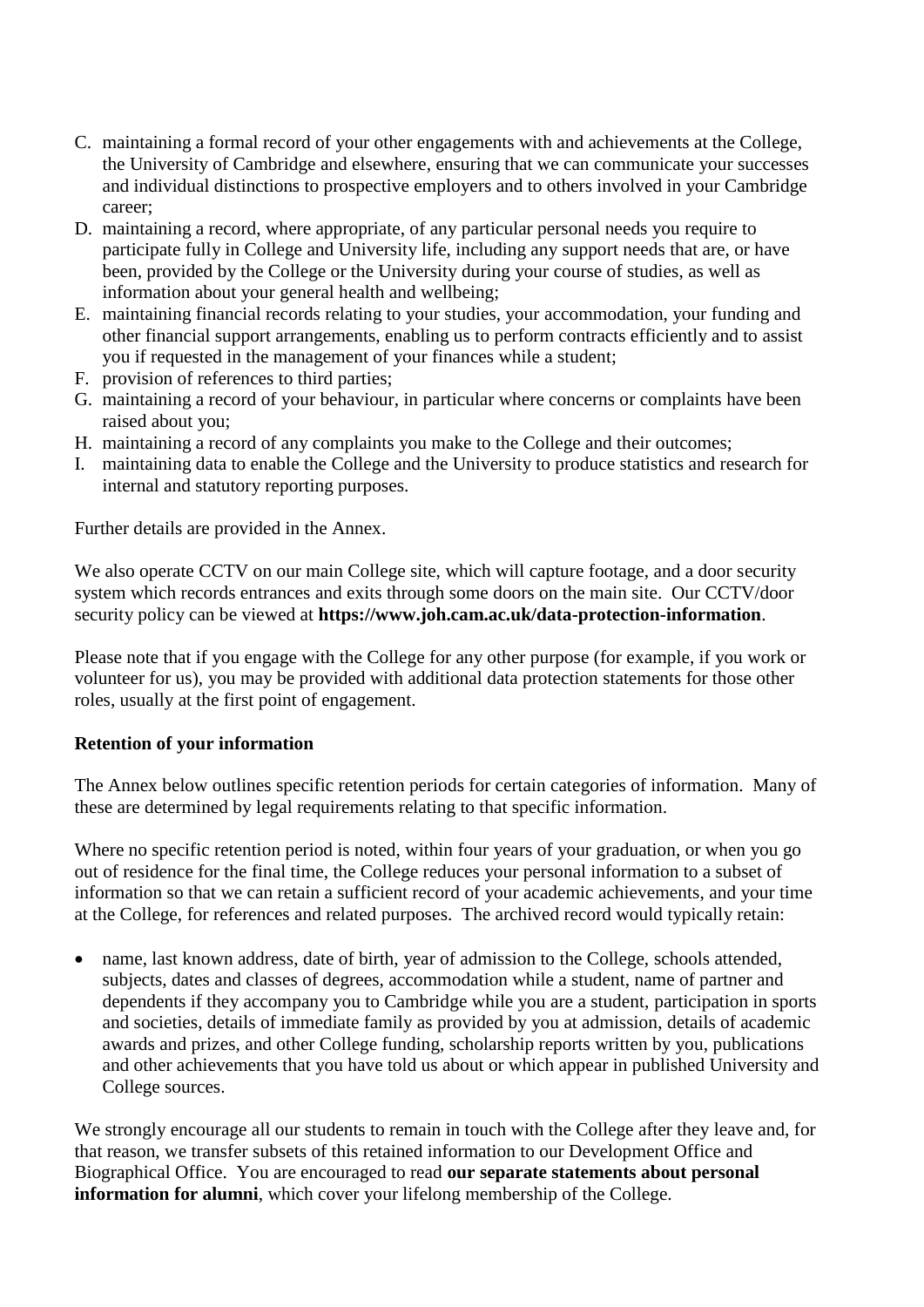## **How we share your personal information**

## *Within the College*

We share the following information selectively with relevant people employed by the College: names, subjects, age, year in course, accommodation in College, academic performance, details of prizes and awards, dietary preferences, financial circumstances as declared by you, emergency contacts as declared by you, disabilities declared by you, details of accidents or other personal incidents requiring the intervention of the Porters or College first aiders. Again, this is considered necessary for the College to operate smoothly.

The College also takes and processes photographs of its students, either individually and/or as a group in a matriculation and graduation photographs. These are widely used within the College, some are held on the College's intranet behind passwords, and some may be on public display.

#### *With the University*

By being a member of a College and registering for a course of study, you are automatically a member of the University of Cambridge. The academic and student support arrangements between the College and the University of Cambridge vary, depending on your course and level of study. Information relating to you, and particularly your academic studies, is shared routinely and often with the University. The University and its partners, including the College, have a data sharing agreement to govern such interactions and information transfers, as well as a shared student record system and database. If you transfer to another College, we will share personal data with that College given your consent. We share your name, email address, and details of your academic performance with external College Teaching Associates, Directors of Studies, and supervisors in order to arrange teaching and academic support. With your consent we will share data with the University Disability Resource Centre, in order to fulfil our obligations to provide suitable resources for students with disabilities. Where relevant, we provide an annual return to the University Childcare Office detailing your name, CRS ID, course, nationality and number of children, for so long as you are a resident junior member of the University.

The personal information shared with the University will include only that which is necessary for you to undertake and complete your studies and your examinations, as well as any other information necessary for the College to fulfill its obligations and agreements with the University in respect of a shared University community.

The University is a separate legal entity to the College and has its own statement about your personal information and its procedures, which you can view at: [https://www.information](https://www.information-compliance.admin.cam.ac.uk/data-protection/student-data)[compliance.admin.cam.ac.uk/data-protection/student-data.](https://www.information-compliance.admin.cam.ac.uk/data-protection/student-data)

#### *With other organisations*

The College routinely shares information with, and receives information from, where appropriate:

- the Cambridge City Council and other local authorities, in order to provide evidence of any rights to or exemptions from local services and taxes, including electoral registration and council tax;
- your funding providers or sponsors, as agreed with them and/or you, including personal fee payers, the Student Loans Company and the Cambridge Trust;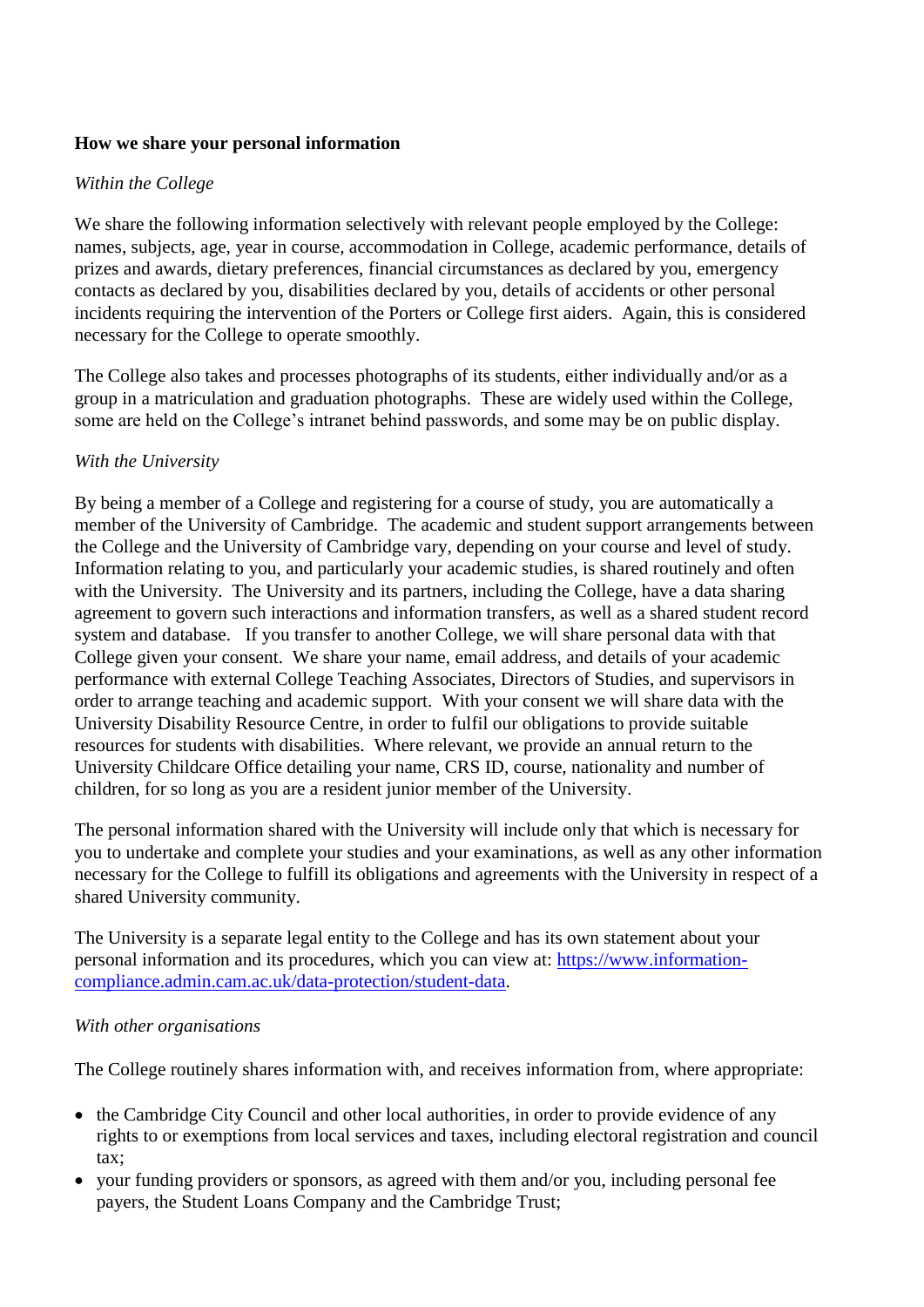- your former school or college, or national or local media, in respect of outstanding examination performance or other noteworthy achievement;
- your registered GP medical practice on a student by student basis, including the settlement of payments owed them for medical letters and other services;
- Insurance companies in respect of room and bicycle insurance, under a data sharing agreement, or when a student is likely to make a claim on the College insurance;
- External lettings agents, with your prior knowledge;
- Banks and building societies, when requested by you or by a company for which you work, in order to open an account;
- the Health and Safety Executive and UK Immigration authorities, under specific statutory obligations falling on the data subject and/or the College;
- Universities and Colleges Admissions Service, in relation to your application, offer and requirements to meet any offer of study;
- The College's solicitors in some cases concerning students;
- With your consent, we share reports of your progress submitted by you with the donors of certain named bursaries and other funds.

We may also be subject to a legal requirement to share your personal information with some government agencies, such as the police or other statutory authorities with investigatory powers, under special circumstances, for example relating to crime or health and safety. Where possible, the College will notify you of its intention to share such information in advance.

We recognise that health data in particular are of a sensitive nature. Wherever possible, we will discuss and agree with you in advance with whom and when we share this information, but we reserve the right to disclose information to others in matters relating to significant risks to your health and safety or the health and safety of others.

We will normally provide confirmation of your qualifications and other academic references to a prospective employer or financial sponsor if it is reasonably clear that it would be in your interests to do so, and we have made reasonable checks to ensure the information is being requested for that purpose.

We may also provide personal information to agencies and trusted advisers in order to receive professional advice or guidance in relation to a number of matters, or to provide services to you through a third party on our behalf. Examples of such advice include legal and audit services, fee status verification services, and intercollegiate agreement services. In such circumstances, data sharing agreements are in place to ensure your personal information is not shared more widely, or retained for longer than necessary.

The College may share information with organisations overseas as part of arrangements related to your membership of the College, for example in respect of a field trip or student exchange programme. In most cases, this will relate to the operation of a contract.

#### *Publication of your personal information*

We will not normally make your personal information publicly available without your consent.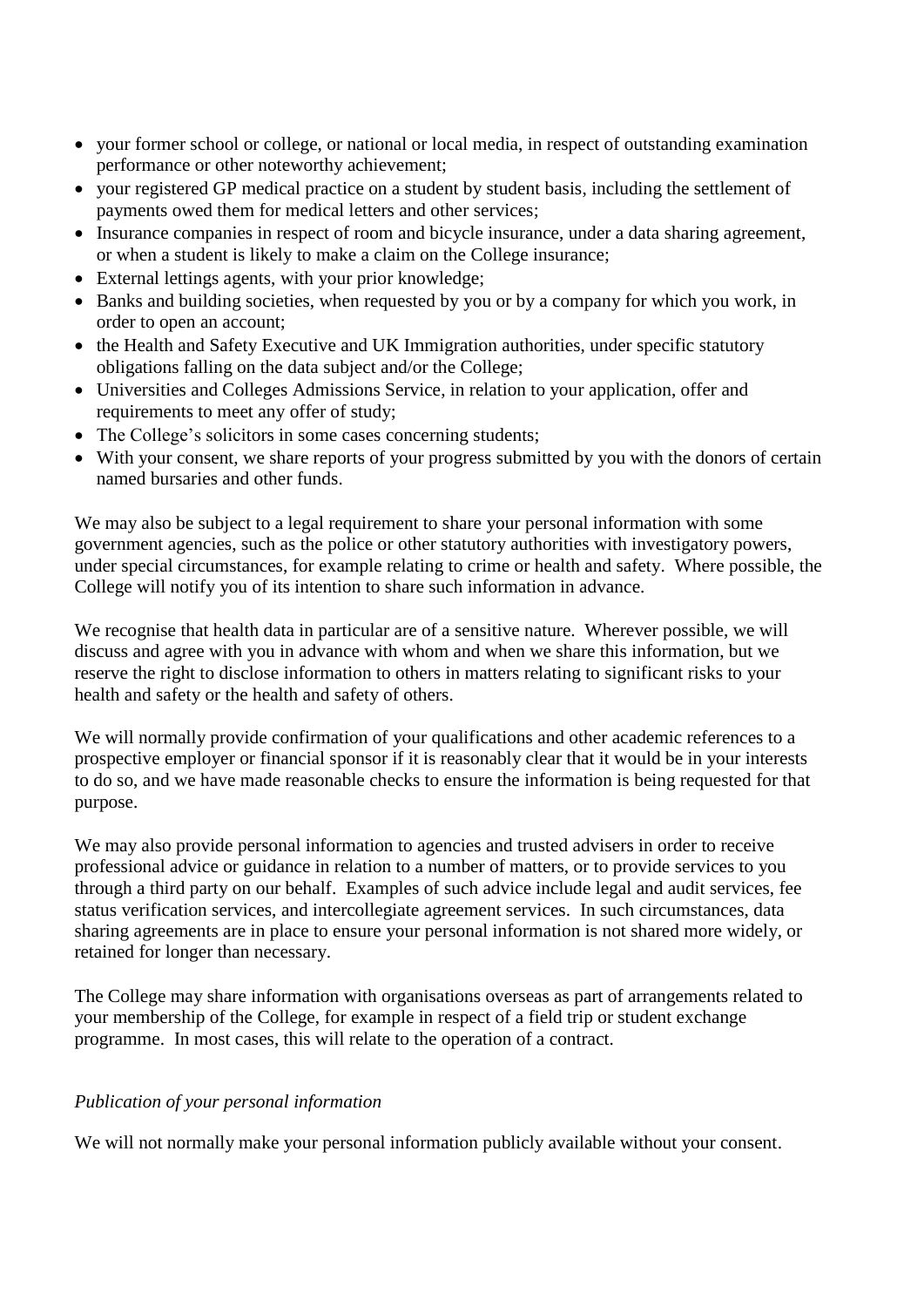#### **Your rights**

You have the right: to ask us for access to, rectification or erasure of your personal information; to restrict processing (pending correction or deletion); to object to communications; and to ask for the transfer of your personal information electronically to a third party (data portability).

Some of these rights are not automatic, and we reserve the right to discuss with you why we might not comply with a request from you to exercise them.

If you have questions or concerns about your personal information, or how it used, please speak to the relevant College staff in the first instance. If you need further guidance, please contact the Head of Information Services and Systems using the details given above.

If you remain unhappy with the way your information is being handled, or with the response received from us, you have the right to lodge a complaint with the Information Commissioner's Office at Wycliffe House, Water Lane, Wilmslow, SK9 5AF [\(https://ico.org.uk/\)](https://ico.org.uk/).

*Last updated: November 2019*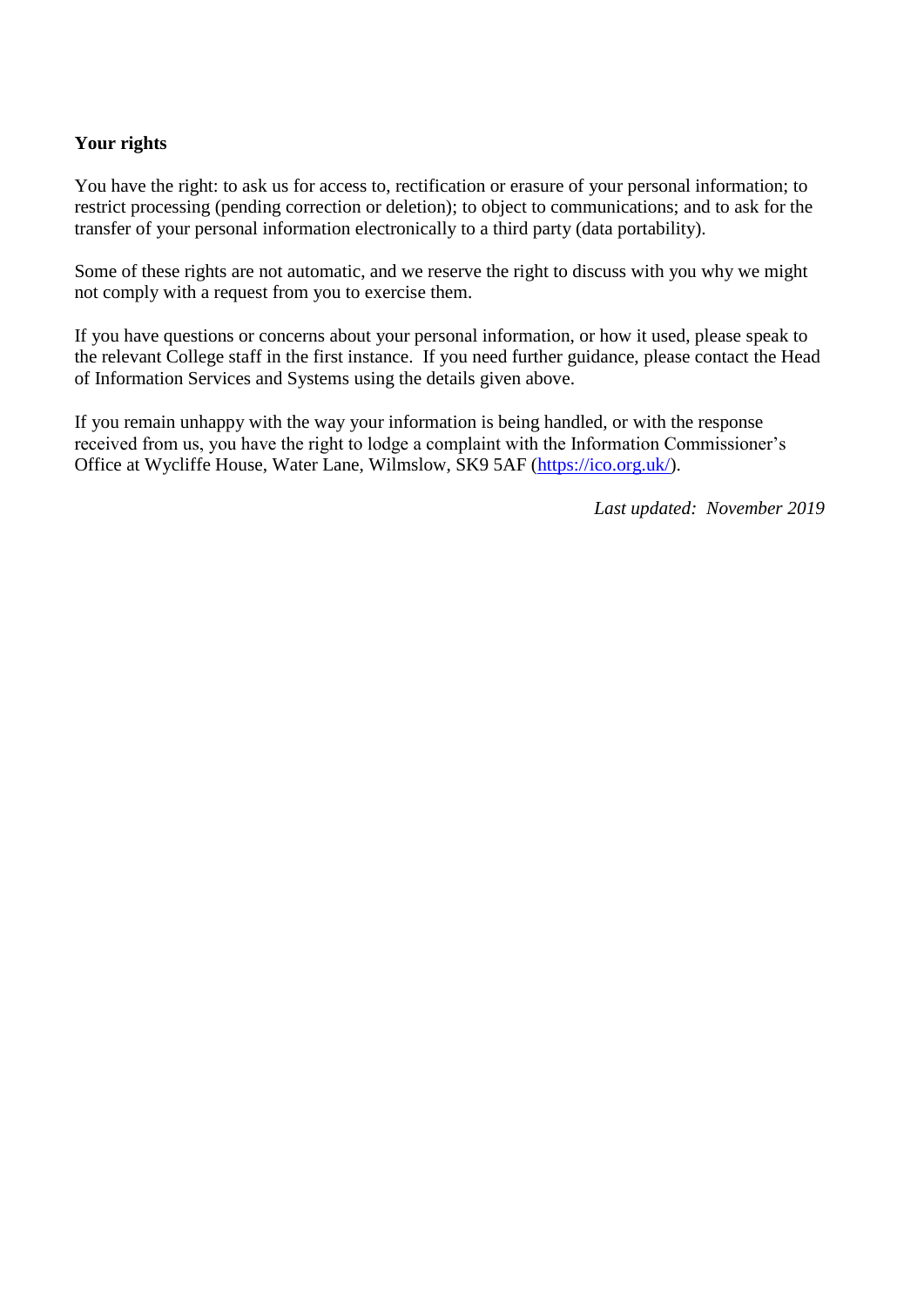#### **Annex**

We collect and process your personal information, as specified below, for a number of purposes.

A. maintaining your personal details, including ensuring effective communications with you.

We retain personal information, provided by you or by the University of Cambridge, or created by us, including:

- i) your current name and any previous names you have had;
- ii) unique personal identifiers, for example student number, CRSID, date of birth, photograph;
- iii) your current and previous contact details, including College address;
- iv) next-of-kin and emergency contacts;
- v) your partner's name, if you have declared that you are accompanied on applying to Cambridge or if you subsequently apply for partnered accommodation to the College;
- vi) number and ages of dependent children;
- vii) immigration status of overseas students, for example visa information, passport details.

We will assume that you have obtained permission from your next-of-kin, partner or emergency contact for us to hold their information for that purpose.

B. maintaining a formal record of your academic progress and achievements while at the College, the University of Cambridge and elsewhere.

We retain personal information, provided by you or by the University of Cambridge, or created by us, including:

- i) your application details, our assessment of your application and the details of any offer(s) of study we have made;
- ii) records of academic provision put in place by the College, including names of Tutors and Directors of Studies, supervisions, end of term/year reports from your supervisors and other official assessors, self-assessment forms, College examinations/progress tests and other academic support;
- iii) matriculation and graduation details, and records of your academic qualifications, including those achieved prior to becoming a member of the College;
- iv) other details of your academic progress or achievements, for example College or University awards or prizes, travel awards and UARP applications;
- v) application for and participation in student exchange programmes;
- vi) records of academic appeals.

Where an award or prize is provided by an external sponsor, we will normally share details about you and your academic performance with them. Records of student exchanges are anonymised by the Senior Tutor's Office four years after graduation. Apart from the record of participation, travel award and UARP applications are retained for no more than three years. Records of academic appeals are retained by the Senior Tutor's Office for ten years.

C. maintaining a formal record of your other engagements with and achievements at the College, the University of Cambridge and elsewhere: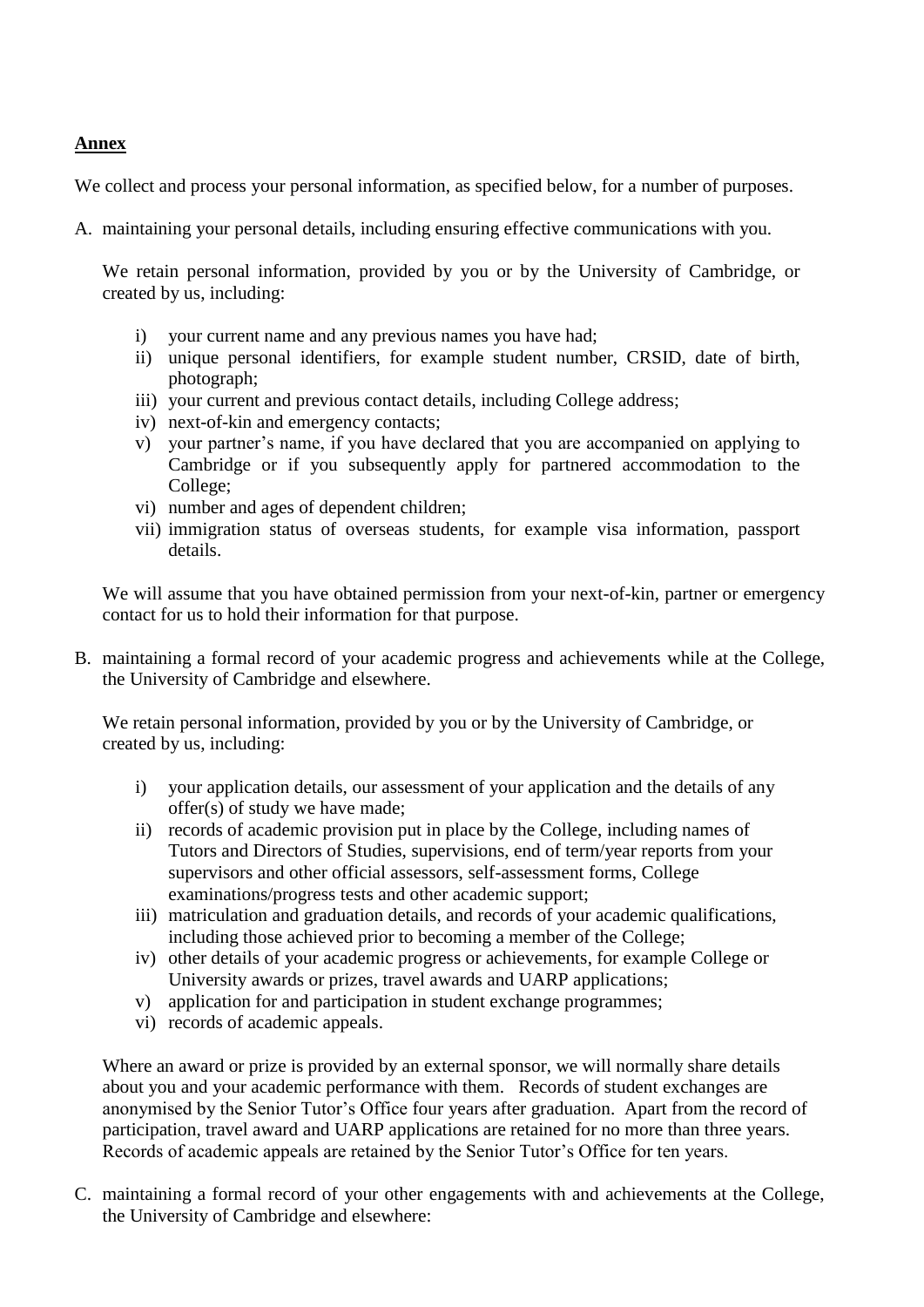- i) records of your membership of College committees, the Junior Common Room, Samuel Butler Room and College clubs and societies;
- ii) records of keeping term, exeats and vacation residence application forms;
- iii) records of your library borrowing, and any fines that accrue, processing data entered on and stored on a share University-wide Library system;
- iv) awards, prizes and achievements in College or University-related activities;
- v) responses to invitations issued by the College, for the purposes of arranging seating plans, identifying those with particular dietary needs, and booking spaces for events.

Records of keeping term and Fitness Centre registrations are retained in hard copy for ten years, and in electronic form for six years. Exeats are disposed of at the end of the current academic year. Records of dining arrangements are retained by the Steward's Secretary for up to five years. Vacation residence application forms are anonymised after the first academic year, and in that state are retained for a further four years. Library transactions are not retained for more than a year after you go out of residence in Cambridge. Some details processed under this heading will eventually form part of an alumni record. You can see the Data Protection Statement for non-resident alumni of the College **here.**

D. maintaining a record, where appropriate, of any particular personal needs you require to participate fully in College and University life, including any support needs that are, or have been, provided by the College or the University during your course of studies, as well as information about your general health and wellbeing.

We retain personal information provided by you, by medical professionals, by the University of Cambridge, or created by us, including:

- i) details of medical history as disclosed by you, including details of any disability, illness, condition and any consequent learning support, loans of College equipment, social support or other support needs, dietary preferences, and counselling referrals;
- ii) details of consultations with College Health Centre staff;
- iii) statements from professional medical advisers, provided either by you or directly to us;
- iv) details of any accident or injury sustained while on College premises, or requiring the intervention of the Porters or other first aiders;
- v) details of any serious risks affecting you, including severe allergies;
- vi) arrangements agreed with you to manage your use of College and University facilities, including personal evacuation plans and any other special requirements that may be linked to your health or religious beliefs;
- vii) details of equipment loans;
- viii)details of any issues raised by you about your College accommodation;
- ix) College gym registration;
- x) car registration, motorcycle and bicycle registration, parking and safe storage details;
- xi) arrangements to deliver pastoral care through meetings or discussions with the Chaplain.

Accident/incident reports maintained by the Porters are normally deleted after three years. Most of the data generated within our Health Centre in the College are retained for eight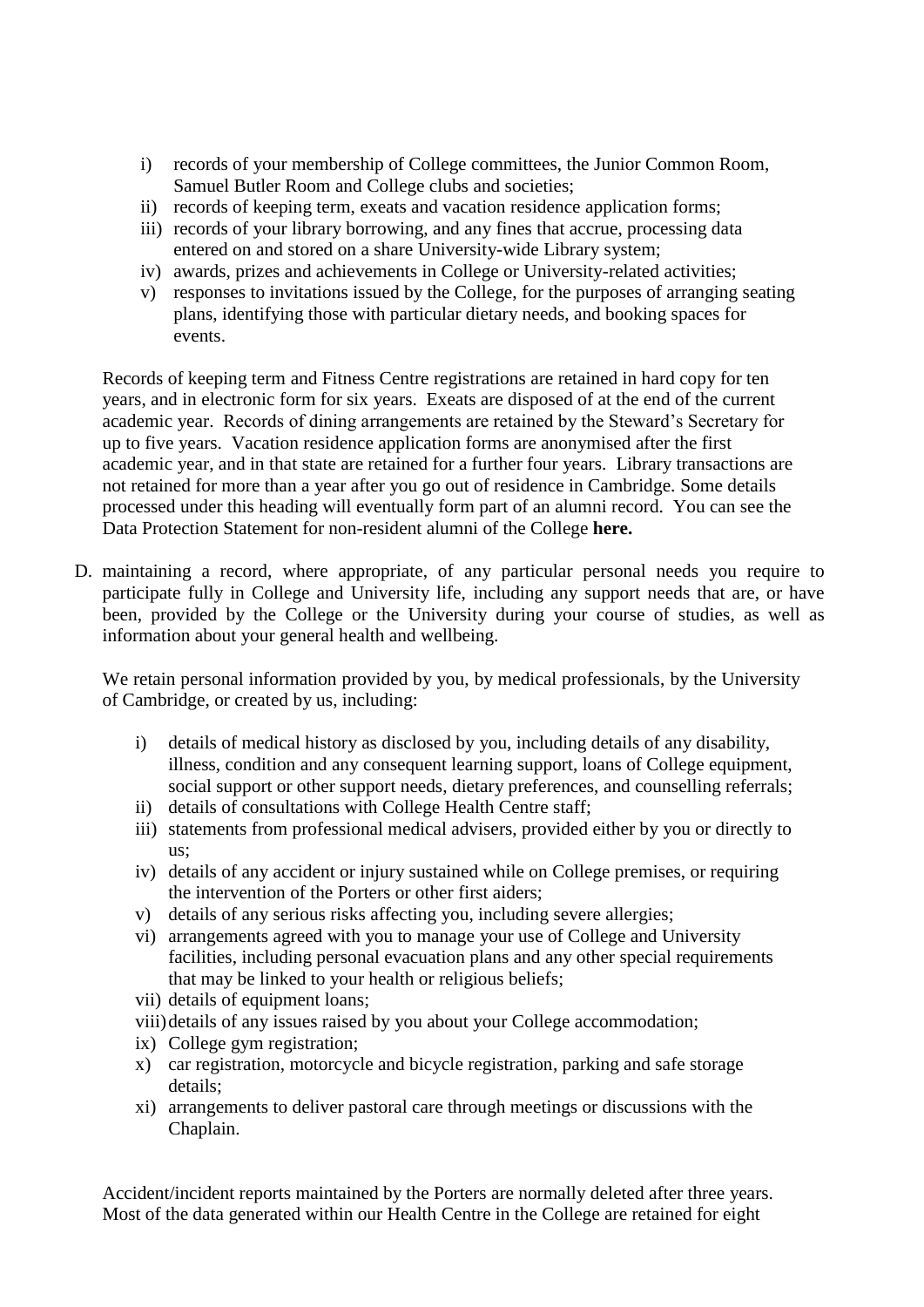years. Personal evacuation plans are retained only for the duration of a student's residence in the College. Records of dietary preferences are discarded in the year after a student goes out of residence permanently Records held by the Chaplain are retained for as long as the student is resident in Cambridge, and/or under the Chaplain's pastoral care.

Note that where you are referred to services not offered directly by the College (e.g. the University Counselling Centre and the University's Disability Resource Centre), these support services will have their own data protection statement or privacy notice, and we advise you pay read these.

- E. maintaining financial records relating to your studies, your funding and other financial support arrangements. We retain personal information provided by you or by the University of Cambridge, or created by us, including:
	- i) records of your sources of funding support and tuition fee liabilities and, where relevant, records of your accommodation liabilities and other related charges, as well as what monies are to be, and have been, collected by the College on behalf of itself and the University;
	- ii) records of any financial support agreed by the University and/or the College. These may include Cambridge Bursaries; other studentships or awards, including meanstested bursaries drawing with the student's consent on information stored under the Higher Education Bursary and Scholarship Scheme; fee status; childcare grants; learning and research grants; tenth-term funding for graduate students; and additional hardship or other discretionary funding benefits, loans or waivers approved by the College;
	- iii) where you reside in accommodation owned or managed by the College, copies of any accommodation contract(s);
	- iv) where appropriate, your banking details in order to conduct financial transactions, and records of such transactions;
	- v) records of your College financial account, including balance and transactions, payment mitigation and late payment forms;
	- vi) records of any work undertaken for the College, such as supervisions or invigilation;
	- vii) copies of any correspondence with you about any of the above matters.

This information is normally retained until seven years after you complete your studies, but some records, for example lists of those who have received College funding, are retained permanently in order to inform future decisions by matching cases and needs, and for the purposes of historical analysis and research. Where this information includes the personal information of others, for example parental income evidence, we will assume that you have their permission to provide it to us for our purposes. Evidence of eligibility for means-tested bursaries is deleted in the Senior Tutor's Office after five years, with basic statistical information anonymised at that point. Records of research awards and grants to graduates are held for no longer than ten years. Unsuccessful applications for Graduate Scholarship competitions are kept for no more than one year. College exam invigilation records are held for two years.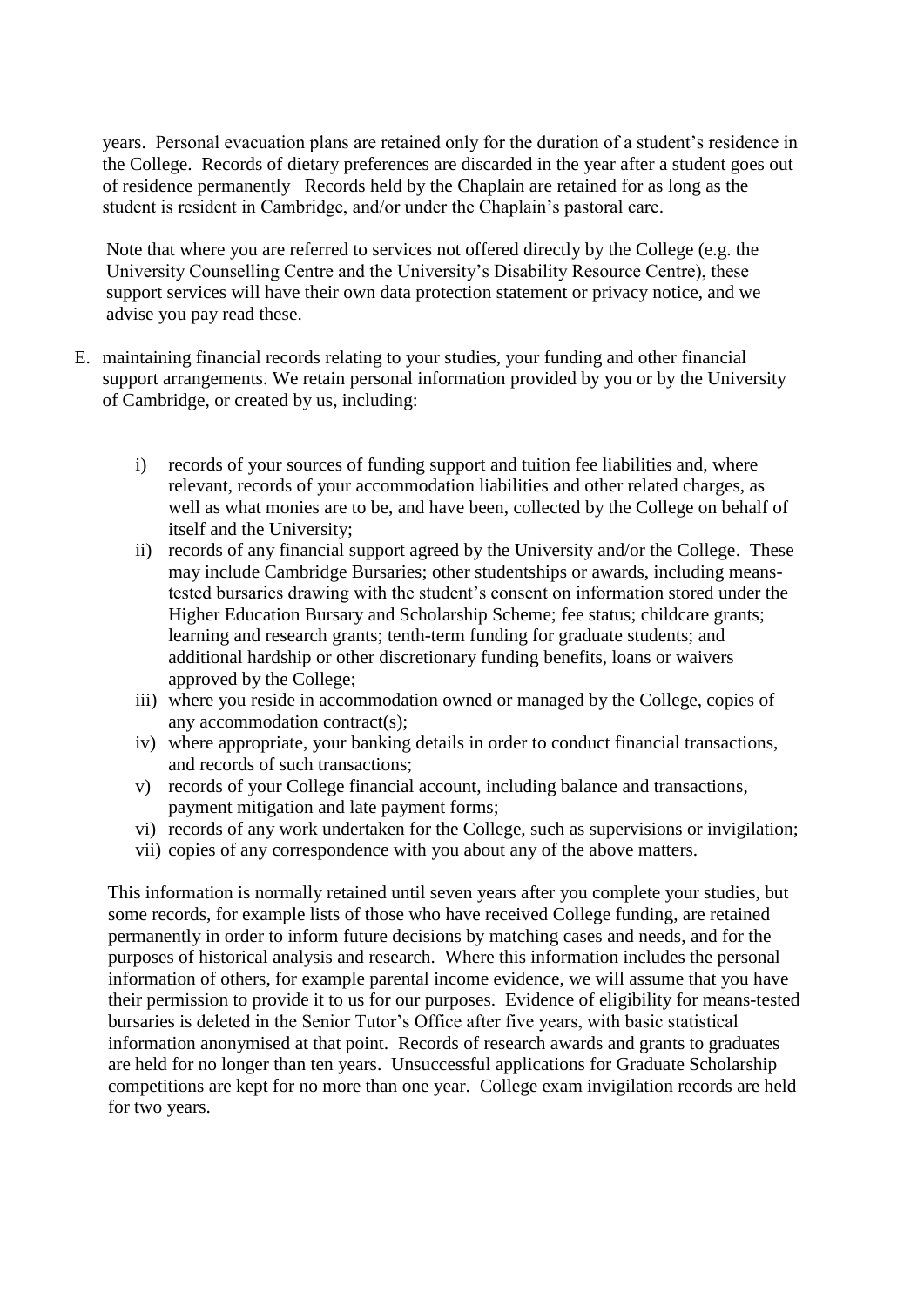F. provision of references to third parties:

In addition to the information above (and particularly your achievements in B and C above) we retain some personal information provided by you or created by us, including:

- i) information from your advisers, including where relevant your Tutor, Director of Studies and other nominated College personnel who provided you with personal support.
- G. maintaining a record of your behaviour, in particular where concerns have been raised or complaints made. We retain personal information provided by you or by others, or created by us, including:
	- i) student contract forms;
	- ii) details, including the final outcome of any investigations undertaken by the College into your conduct or behaviour (for example disciplinary investigations, fitness to study investigations, complaints made against you);
	- iii) a record, including the final outcome, of any investigation of the University into your conduct or behaviour.

The College has several complaints procedures, relating to different matters. The *Student Handbook* and *Standing Orders of the College* contain further details. We recognise that investigations may include information or statements of a sensitive or disputed nature, and that such records require a high level of confidentiality. While we will wherever possible discuss and agree with you in advance with whom and when we share this information, we reserve the right to disclose information to others in matters relating to significant risks to your health and safety, or to the health and safety of others.

Much of this information is normally retained until one year after you complete your studies. Copies of individual student contracts may be retained by the College for up to ten years, in order to cover students' residence in the College and in order to deal efficiently and accurately with any ongoing issues after their departure.

- H. maintaining a record of any complaints you make to the College and their outcomes. We retain personal information, provided by you or by others, or created by us, including:
	- i) details of any complaints you have made to the College and their outcomes, where these have been taken through the College complaints procedure.

This information is normally retained for six years.

I. maintaining data to enable the College and the University to produce statistics and research for internal and statutory reporting purposes. It is difficult to provide a comprehensive list, but we retain personal information (provided by you), including: